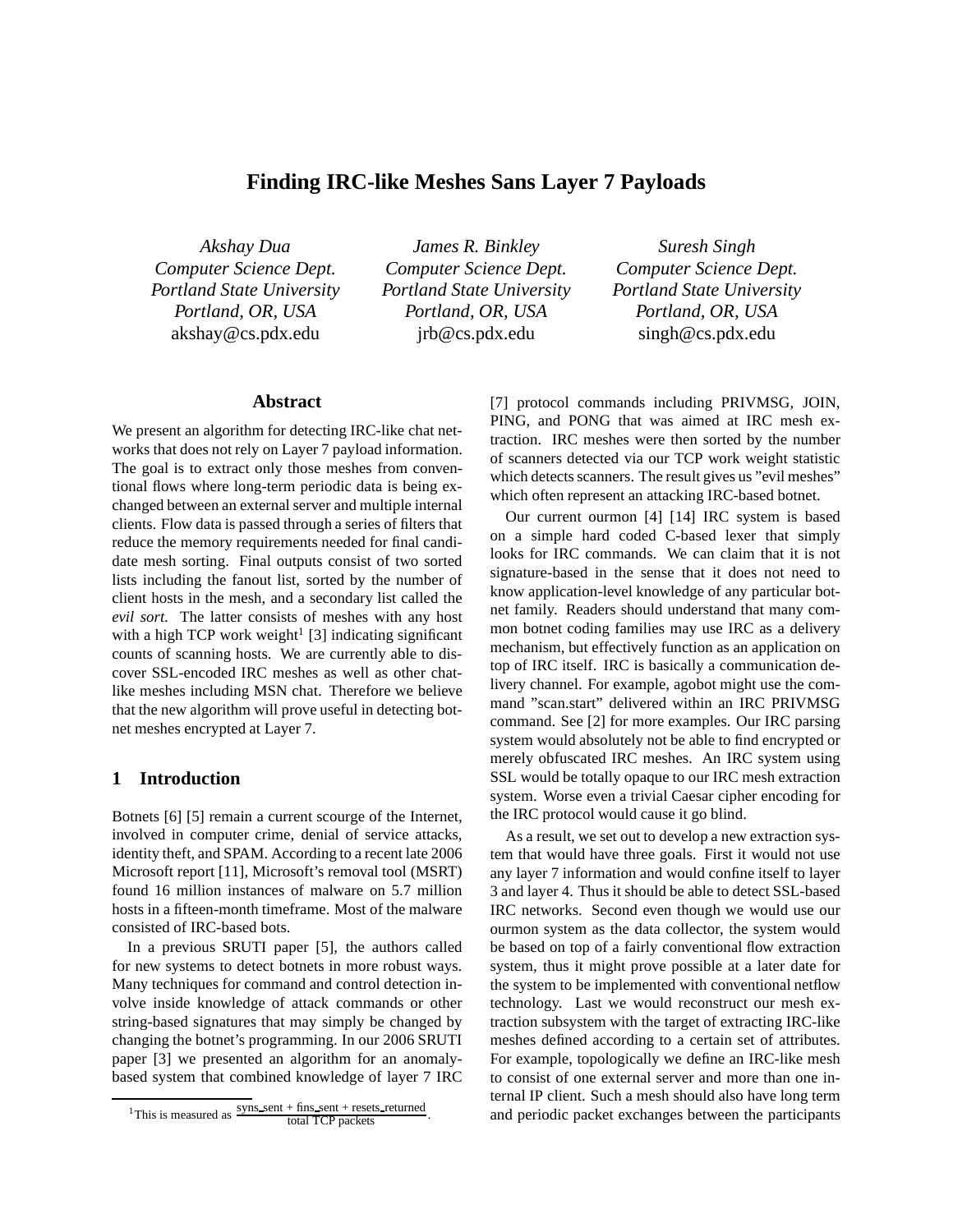and thus for example be unlike short term bursty web exchanges. We call our new algorithm the *small mesh detection* algorithm.

## **2 The Small Mesh Detection Algorithm**

The goal of this algorithm is to extract IRC-like meshes. It should be understood that the algorithm starts with bidirectional flow collection and then proceeds to create candidate Layer 7 meshes out of the flows. In general, the algorithm seeks to throw out flows or meshes whenever it gets the chance simply because mesh organization is an exponential problem and thus early elimination of non-interesting data is a crucial component of the overall system. At a very high-level the algorithm has the following steps:

- 1. TCP bi-directional flows are collected
- 2. candidate flows must have a non-zero layer 7 payload and must be "small", where small is defined as less than 600 bytes
- 3. candidate flows must be external/internal in terms of a HOME enterprise. At a later sorting state, candidate meshes must consist of one external IP to more than one internal IP.
- 4. candidate meshes must exhibit long lived and active behavior over a long time period (defined as one hour at present).
- 5. After all data reduction filters are run, the final result is output as the *fanout list*.
- 6. The fanout list is also sorted according to the number of internal component hosts having a high TCP work weight. If a mesh has a non-zero number of internal hosts with a high work weight, it is also output in the *evil sort*.

The front-end ourmon probe acts as the flow collector for the small mesh system. It collects bi-directional flows with non-zero payloads and also makes sure that the flows in question are not from internal to internal "HOME" IP addresses. We call these filters *pass 1* filters and will discuss the relative statistical efficiency of our various filters in a later section. Note that the ourmon probe as outlined in our previous paper also collects per IP address TCP statistics that are output in a TCP syn tuple. This information gives us the TCP work weight. Data flows collected by the front-end consist of a list of tuples each of which have the following format:

(IP source address, source port, IP destination address, destination port, IP protocol, packet count, total flow byte count)

Because the flows are bi-directional, they are collected as pairs with IP addresses swapped, etc. Candidate flows and TCP work weight information are passed to the back-end every thirty seconds.

The back-end script (written in perl) runs over one hour's worth of samples. It seeks to organize flow pairs into candidate meshes and represents meshes by a logical flow graph. During the construction of the flow graph, the back-end gathers statistics about the hosts and flows that allows it to eliminate meshes that are not exhibiting IRC-like behavior. This is done via three separate filter passes .

*Pass two* filters are run per ten minutes of data collection. Their goal is to significantly reduce the amount of data as well as to eliminate non-IRC like flows as rapidly as possible. Every host that gets filtered in this pass is added to an internal whitelist and subsequently ignored for the duration of the hourly run. It should be pointed out that we do not make any assumptions about wellknown ports in terms of simplistic assumptions like IRC may be found on port 6667. This is crucial as a botnet controller might be found on any port. The pass two filter eliminates various meshes based on the following criteria:

- 1. internal and external web servers. A host is considered a server if it is talking to multiple clients with less than three ports. Here we use the BLINC [8] assertion - web servers may be identified by noting that during a given sampling period, the number of destination ports will be greater than the number of destination IPs.
- 2. multi-flow servers. If servers talk to each of their clients with many flows over the 10 minute period then we can safely eliminate them. The reason is that IRC servers usually talk to their clients using a single long lived flow rather than many simultaneous connections.
- 3. external clients. An external host is considered a client if the number of source ports is greater than the number of destination ports (during the sample period). This eliminates external hosts accessing internal servers.
- 4. internal servers Any internal host talking from less than three ports to many external clients (greater than 10) is considered an internal server.

*Pass three* filters are applied to all hosts in the flow graph after an hour's worth of data is processed. Hosts eliminated at this level are not removed from the flow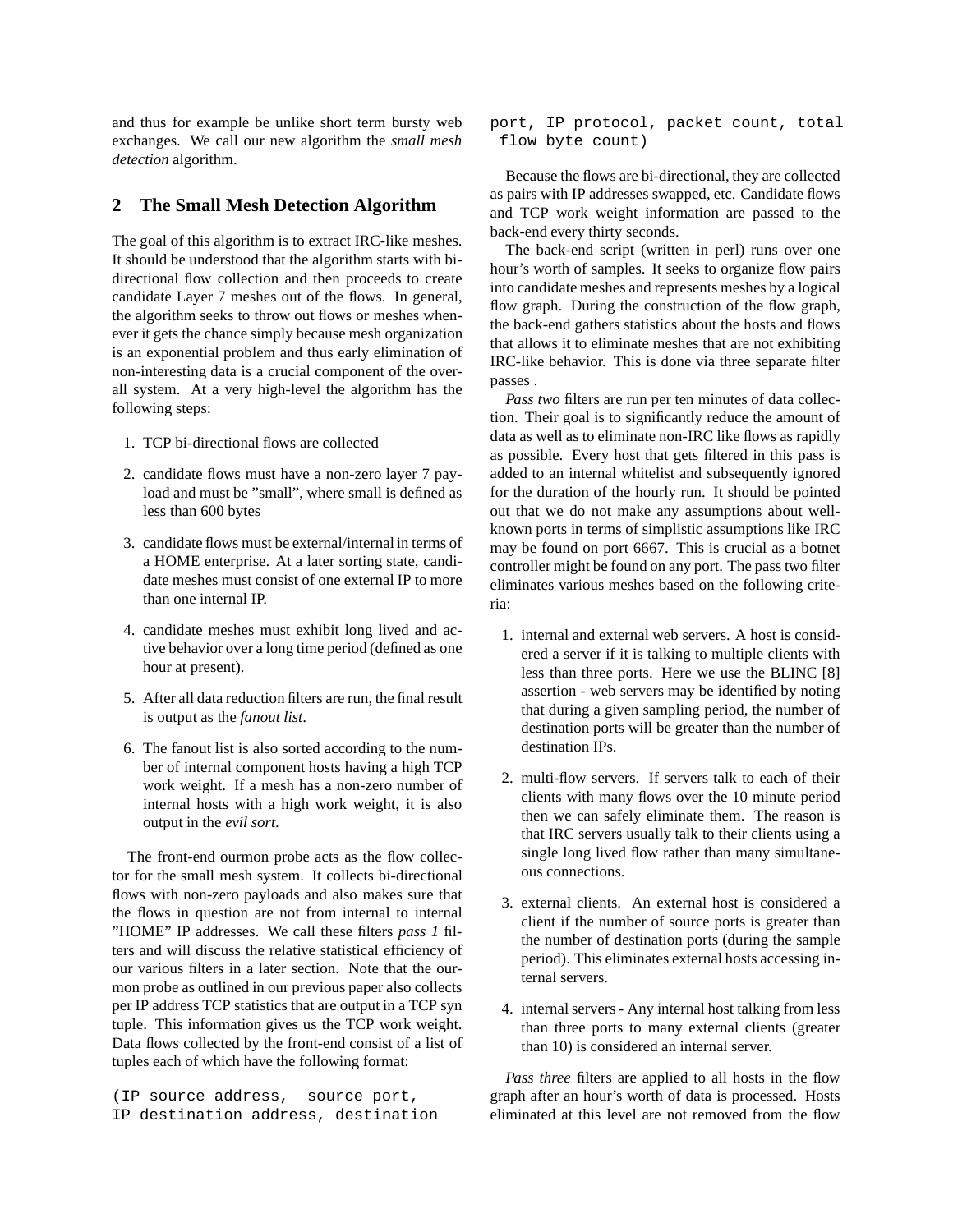graph but are ignored in any later analysis. This pass eliminates any internal hosts as possible candidates for single external servers for the simple reason that they are external. It also eliminates external hosts with only a single individual internal client.

*Pass four* filters represent the last filter step. At this level in general the algorithm is only concerned with meshes as a whole and eliminates meshes that do not seem to have IRC-like behavior. Meshes are eliminated if they do not have long-lived flows. IRC should survive this step because the mesh will refresh itself either with periodic PING and PONG commands at layer 7 or with client JOINS to recreate IRC connections.

After all the filter passes, we output a fanout list of candidate meshes that are either IRC or exhibit IRC-like behavior. The fanout list is sorted according to mesh size. Thus a mesh with more internal IP clients will appear higher in the list. In addition, the back-end performs the evil sort. This list is a subset of the meshes in the fanout list and may have no entries. The back-end code consults a daily TCP work weight database and looks up internal IP addresses found in fanout meshes for their maximum work weight value seen during the day. Evil meshes are then sorted by the number of clients having high work weights. A mesh with more than one scanning host may represent a botnet. We know from experience with our IRC mesh mechanism that a mesh with three or more members has a high probability of being a botnet and may represent a botnet scanning in parallel. It is important to understand that the "evil sort" part of this algorithm is basically not new and is simply a form of technology reuse from our previous IRC specific algorithm. What is new here is the mesh extraction part of the system that is not using any Layer 7 payload information.

#### **3 Experimental Results**

In this section we briefly present our experimental results. As we felt that exposure to the real-world is important, the algorithm is currently deployed in the PSU DMZ and is looking at real data. We will first review what sort of meshes our system seems to be finding. In addition we also subjected the new system to various tests primarily aimed at determining if it could both respond to a scanning IRC botmesh along the lines of the previous algorithm, and perhaps more important (given that ranking meshes by attackers is not a new idea for us) we also made sure that the new algorithm could detect IRC-like encrypted meshes. Last because this work is about data reduction, we will take a short look at a measurement study we made to both sanity check the system and find out which parts eliminated the most flows or meshes.

In terms of real-world data extraction, one very important test for our new system was to see if it would find the same external-internal IRC meshes currently found by the earlier Layer 7 system. This proved to be the case. In addition, there is the rather fundamental question of what else does the system find? During a normal school day the system finds about 20 small meshes in the morning and around 40 meshes in the afternoon. We can informally classify the meshes as falling into four camps: 1. VPNs, 2. MSN chat, 3. IRC., and 4. small but mysterious. For example out of a recent afternoon hourly run, we find roughly three quarters of the meshes are MSN chat and/or IRC, with MSN chat far outnumbering the IRC meshes (10 to 5). MSN chat runs at port 1873 and is characterized by a server run by Microsoft with a strange DNS name ending in phx.gbl. The protocol is also not IRC proper, but is similar. VPNs of various forms seem to actually dominate the statistics, not in terms of meshes, but in terms of IP hosts in the VPN mesh. The VPNs are encrypted connections to remote servers. We speculate that the connection is periodic and long-lived simply to keep NAT state fresh for broadband home systems. One example of this is gotomypc.com. Finally a number of relatively small mysterious meshes exist that are not always easy to explain. One example (recently unraveled) turned out to be a Oregon University System VOIP management system based at Oregon State University that curiously enough used TCP port 23 and was not somehow a telnet-based mesh.

We also performed a number of lab and on-line experiments to determine if our system behaved properly. For example, as the small mesh back-end program uses a per IP address database of TCP work weights created elsewhere by the ourmon system, we thus first selected an IRC mesh found in the fanout mesh by the algorithm, and tested what would happen if the local clients were found to have high work weights. High work weights were created by salting the database with false values. The result is shown in table 1. Although simplified. the output here is roughly what the new algorithm shows for any captured mesh. The external host (presumed to be a server) is given first followed by two internal clients. The L3D column gives the number of unique IP destinations for the host. The L4S and L4D columns give counts for TCP source and destination ports. The WW value gives the maximum work weight. The port list shows source ports for the external host. We also repeated this test by creating an IRC mesh with an external server, and then used nmap [12] to scan an internal darknet, thus emulating the behavior of a typical IRC-based botnet in its scanning phase. This form of test worked and results were similar to table 1. In addition, we created an SSL-based IRC mesh and made sure our algorithm would capture it. The resulting mesh may be seen in table 2.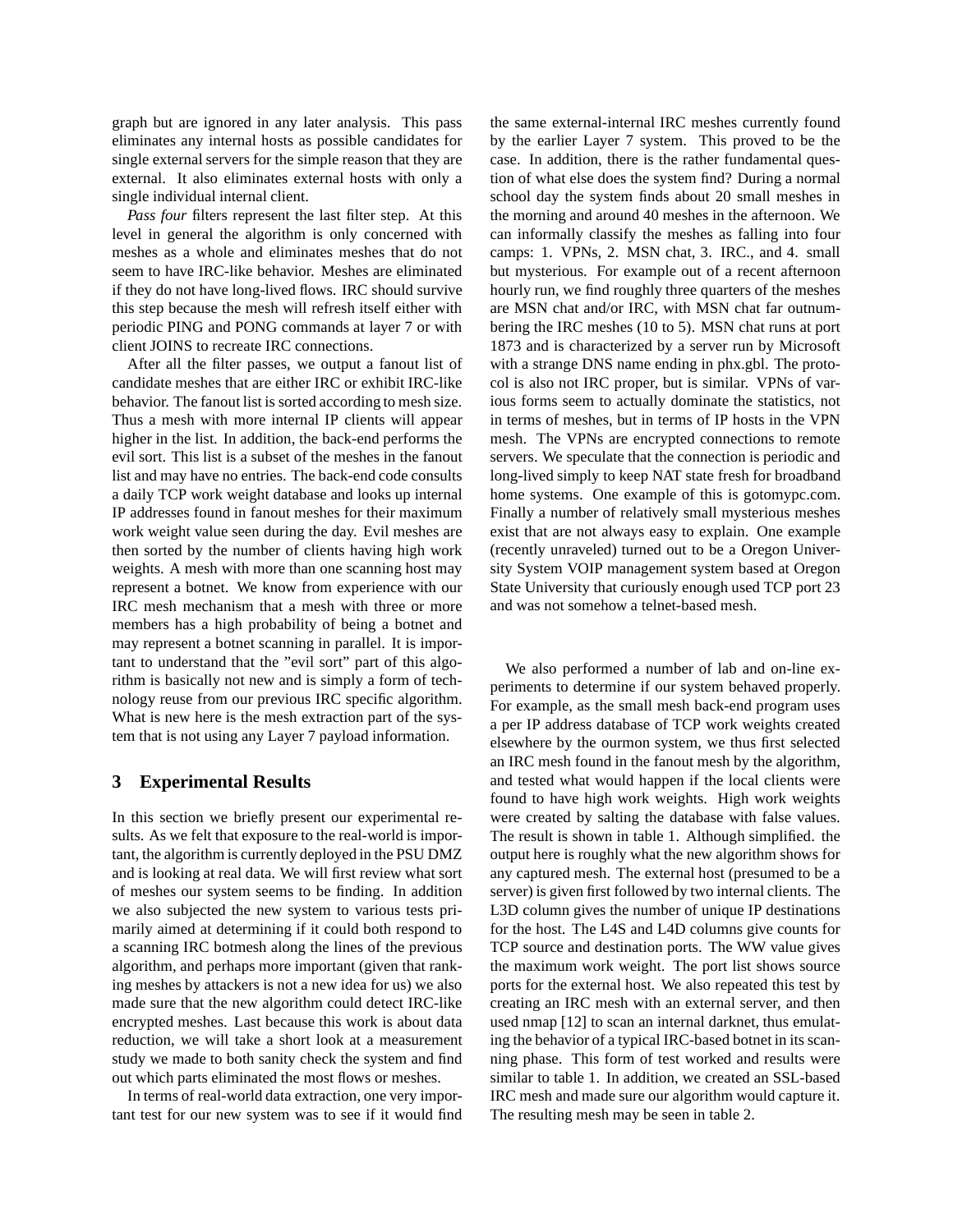| ΙP               | Tadie 1: Small Test BUT Mesh<br>L3E | I AS | AD | ww | Port List |
|------------------|-------------------------------------|------|----|----|-----------|
| outside.166.3    |                                     |      |    |    | 6667      |
| inside. $10.206$ |                                     |      |    | 90 |           |
| inside.11.30     |                                     |      |    |    |           |

 $T_{\text{eff}}$  1:  $S_{\text{max}}$  11  $T_{\text{ext}}$  BOT Mesh

Table 2: Small SSL Mesh

| ſР             | L3D | <b>LAS</b> | I 4D | ww | Port List  |
|----------------|-----|------------|------|----|------------|
| outside.142.4  |     |            |      |    | 6697, 2523 |
| inside. $1.51$ |     |            |      |    |            |
| inside.2.49    |     |            |      |    |            |
| inside. $3.61$ |     |            |      |    |            |

#### **3.1 Filter Efficiency**

Finally given the multiple component nature of our algorithm which effectively decomposes into a set of smaller filters, we have attempted to determine the relative effectiveness of the various components.

In terms of the *front-end probe* the situation is relatively simple. In table 3 we present a statistical summarization over multiple samples. The first column gives the name of the filter stage and the second column shows the overall data reduction as a percent in flows from the total number of flows. Total flows are shown as a basis in the first row and of course make up 100% of the total flow count (on average we see 60k flows every day). The next two rows show that TCP flows outnumber UDP flows about two to one. This study focuses only on TCP and our real filters here then are the filters named *2-way TCP flows* and *2-way TCP/small flows*. In the first case we discard any TCP flow that is not bi-directional, which nets us a small data reduction of around 10% of the flows. In addition we discard flows that have no payload and only keep those with payloads less than 600 bytes total (hence small). This nets us a further reduction to around 10% of the total original flow count. The filter label *2-way small flows* indirectly shows that there are more small UDP flows than TCP flows. This may be due to DNS, but as of yet we have not explored UDP. For UDP it may be necessary to eliminate DNS servers with a whitelist or via as yet unknown attributes as elimination via whitelists could lead to false negatives.

For our *back-end* in table 4 we present a very rough estimate of data reduction based on passes and filters in passes. In general the estimates are based on total external and internal IP addresses eliminated. However in some cases flows are eliminated and in later stages of the algorithm meshes are eliminated. Given that one is looking at IP addresses, or flows, or meshes at various stages, it is hard to determine a proper strategy for comparison. For example, pass two which pre-computes all data in ten minute stages in order to reduce overall data size in general eliminates about 15% of the total flows. This number is not reflected in the table. In gross terms then it appears that the most effective component in terms of data reduction is the *no mesh* filter which simply means flows from one external source with a single internal partner. The pass 2 filter for detection of external clients is also useful at 15%.

Given that the front-end reduces the data by an order of magnitude and the back-end reduces data presented to it by 99%, we can see that the primary thrust of our algorithm and its sub-components is certainly data reduction. We believe that at this point we are successful at getting rid of everything that is not a long-lived TCP mesh. Thus we can ignore layer 7 payloads.

In terms of running time for the backend filters, on a P4 machine with 512MB of RAM, the total running time (in wallclock seconds) per one hour of data as measured by perl's Benchmark package is: Pass 1 filters - 74s, Pass 2 filters - 10.5s, Pass 3 filters - 1s, and Pass 4 (mesh) filters - 2.5s.

### **4 Related Work**

In general the academic literature on botnet detection remains sparse. The most relevant work to our work presented here is ironically our previous work [3], which describes an anomaly-based system for detection of botnets. The algorithm parses Layer 7 payloads to extract IRC meshes and then uses the TCP work weights of the clients to determine if the mesh is a botnet. The problem is, simple encryption or encoding of the payloads can defeat the algorithm. We have thus modified it to work with Layer 3 and 4 information only. A number of valuable attribute ideas have been found in [8], but they have been reused here in a different problem space - IRC-like mesh detection - not P2P detection. Still, this reflects our own experience with attribute detection aimed at P2P mesh detection. Quite often the attributes found may be reused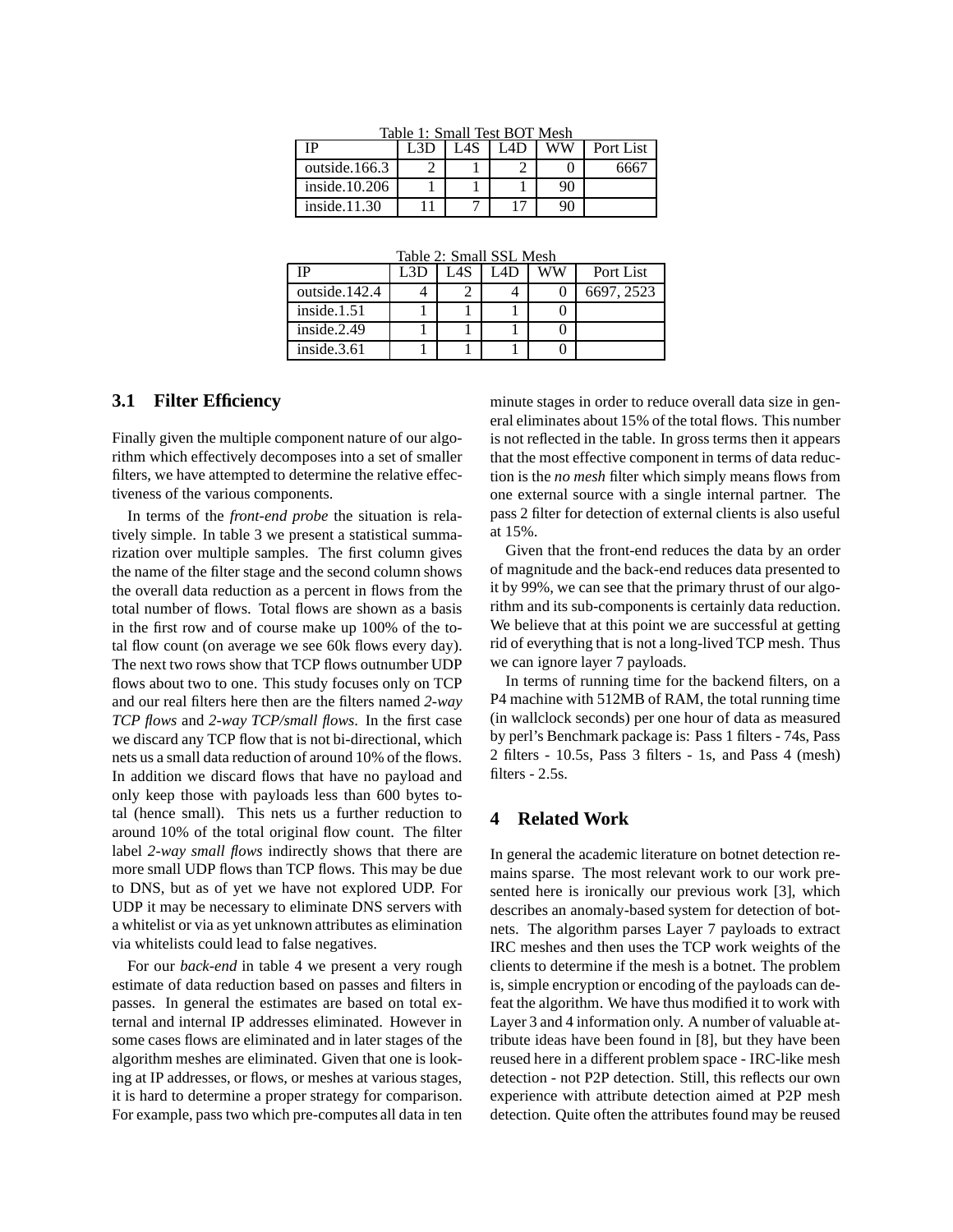| Table 5. PTODE FIOW Requestion |         |  |  |  |
|--------------------------------|---------|--|--|--|
| filter                         | percent |  |  |  |
| total flows                    | 100     |  |  |  |
| <b>TCP</b> flows               | 66      |  |  |  |
| <b>UDP</b> flows               | 29      |  |  |  |
| 2-way TCP flows                | 57      |  |  |  |
| 2-way small flows              | 32      |  |  |  |
| 2-way TCP/small flows          | 11      |  |  |  |

Table 3: Probe Flow Reduction

Table 4: Back-end Data Reduction

| pass   | filter             | percent |
|--------|--------------------|---------|
| pass 2 | multi-flow servers | 3.4     |
| pass 2 | external clients   | 15      |
| pass 2 | internal servers   | .01     |
| pass 3 | no mesh            | 71      |
| pass 3 | internal IP only   |         |
| pass 4 | short-lived mesh   | 54      |

in a different problem space.

Other botnet detection techniques include machine learning, honeynets and signature based detection. Machine learning classification algorithms are used in [10] and [9] to identify botnet meshes. Although the algorithms use Layer 3 and 4 information only, their false positive and negative rates can vary with the training set used. This can be a real problem because finding accurate training data, especially one that includes malicious (botnet) traffic can be challenging. Further, since the classifiers work with individual flows, they fail to identify the mesh, i.e. the flows that belong to the same botnet. Honeynets [6] or darknets [1] are very effective in collecting information about botnets. However, they may not be easy to deploy internally for those with limited time for analysis or limited IP address space. It is also not always clear that information found in darknets is disseminated to those who need to know it. (Of course email about abuse may be ignored as well.) Signature based detection can be implemented using an IDS like snort [13], and can be effective in finding known bots like the ones discussed in [2]. The drawback, of course, is that modified versions of old bots, completely new bots, or encrypted command and control communication with bots can defeat this system. Layer 3 and 4 based anomaly detection on the other hand, can detect such a system. Drawbacks of anomaly based detection include the discovery of IRC-like networks that may be botnets but have not been used for attacks yet, thus there are no anomalies. Our technology to some extent depends on bot controllers actually launching attacks; of course, there is no guarantee that we can detect every infected system. On the other hand, an analyst can use our technology to learn the current set of small meshes and may thus note new meshes at a layer point that constitute passive botnets. Also, anomaly detection can sometimes be too late. It is certainly more useful to detect an initial attack with a signature than to wait for hosts to get infected and show signs infection. Many of these techniques can go hand in hand and need not be considered competitive. In fact they are often complimentary. Most discussed techniques like honeypots, signature detection, and anomaly detection can be useful in different ways for studying or detecting botnets.

## **5 Conclusion**

In this paper we have presented a flow-based system for extraction of small meshes that may also be coupled with our previous TCP work-weight to suggest attacking meshes. This work may prove useful in the detection of stealth botnets. The result does not depend on Layer 7 data or attributes. It only uses Layer 3 IP addresses and Layer 4 TCP ports. The overall algorithm may be viewed as a set of filter passes that aim to reduce the overall flow data to a small set of meshes with one external system and more than one internal IP host. Only meshes with long-term periodic data are considered. This system is currently deployed in our network and is both stable and has been proven to detect the same IRC meshes as our previous Layer 7 based system. In addition it has been shown experimentally to detect SSL-based IRC meshes and in actual reality has detected some previously unknown external VPN systems.

The white paper [5] calls for systems to detect botnets via more robust detection means. We believe that our system is more robust than previous systems. In terms of